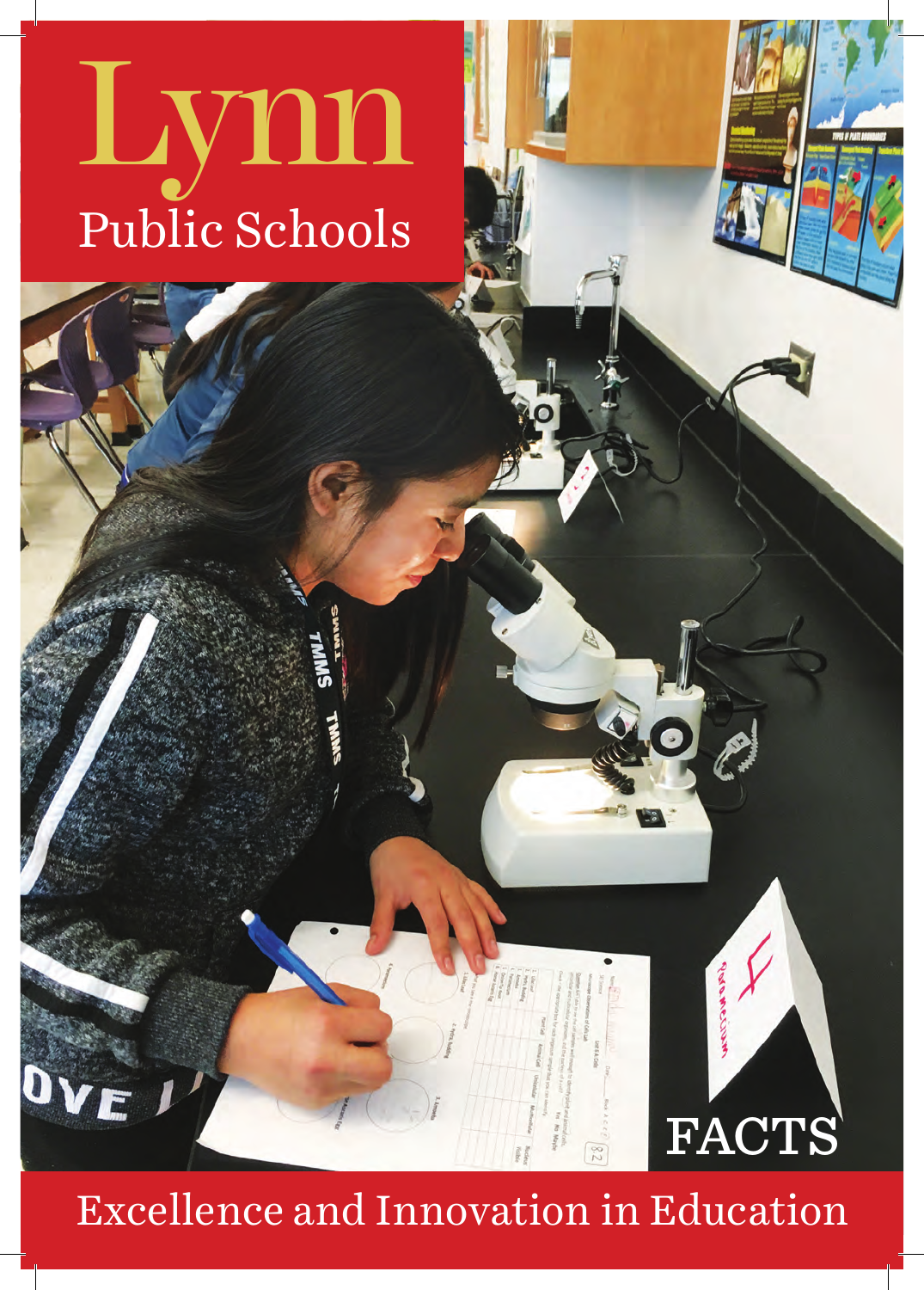Numbers cannot describe the excellence and innovation that characterize the **Lynn Public Schools**, so we invite you to read the companion piece, *Excellence and Innovation in Education*. Visit www.lynnschools.org.

#### **CONTACT**

**Address:** 

100 Bennett Street Lynn, Massachusetts 01905 **Phone:** (781) 593-1680 **Fax:** (781) 477-7487 **Website:** www.lynnschools.org

#### **BY THE NUMBERS**

**Number of schools:** 26 **Total enrollment:** 16,200 **Full-time teachers:** 1,100 **Student/teacher ratio:** 14 to 1 **Average class size:** 20 **AP courses offered:** 17 **AP Scholars 2017:** 24 **Graduates who attend college:** 81% **Per pupil expenditure:** \$13,415 **Number of languages spoken:** 42 **Number of countries represented:** 93 **Percentage of classrooms on Internet:** 100 **Meals served per day:** 10,000

#### **BY RACE/ETHNICITY**

**African American:** 9.6% **Asian:** 8.9% **Hispanic:** 60.3% **Native American:** 0.3% **White:** 17.3% **Multi-Race, Non-Hispanic:** 3.6%

#### **SCHOOLS IN DISTRICT Elementary**

Aborn, Brickett, Callahan, Cobbet, Connery, Drewicz, Early Childhood Center, Fallon, Ford, Harrington, Hood, Ingalls, Lincoln-Thomson, Lynn Woods, Sewell-Anderson, Shoemaker, Sisson, Tracy, Washington

**Middle Schools** Breed, Thurgood Marshall, Pickering

#### **High Schools**

Classical, English, Lynn Vocational Technical Institute, Fecteau-Leary Junior-Senior High

#### **VOCATIONAL PROGRAMS**

#### **Enrollment:** 969

- Advanced Manufacturing
- Automotive Collision Repair and Refinishing
- Automotive Technology
- Carpentry
- Cosmetology
- Culinary Arts
- Design and Visual Communications
- Early Education and Care
- Electricity
- Engineering Technology
- Graphic Communications
- Health Assisting
- Heating, Ventilation, Air Conditioning
- Metal Fabrication and Joining Technology
- Plumbing
- Programming and Web Development
- Radio and Television Broadcasting

"The Lynn Public Schools provides opportunities and programs that educate, motivate, and inspire passions for life-long learning giving students reasons to come to school each and every day."

Dr. Catherine C. Latham, Superintendent 2009-2018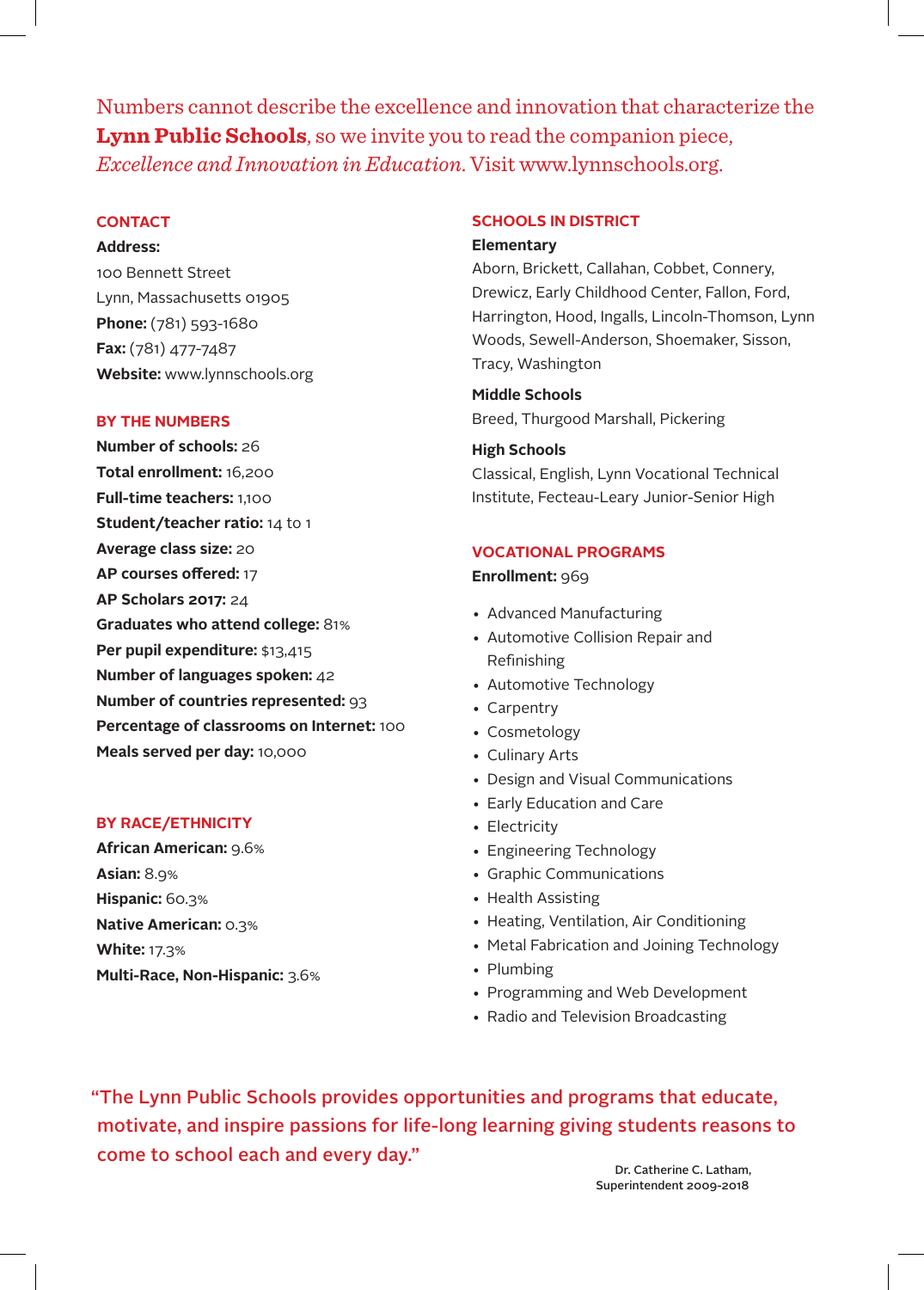#### **AP COURSES**

- Latin
- Spanish
- Microeconomics
- US Government & Politics
- European History
- Environmental Science
- US History
- Chemistry
- Biology
- Statistics
- Studio Art 2-D Design
- Studio Art Drawing
- Calculus
- Physics 1
- Physics 2
- English Literature & Composition
- English Language & Composition

#### **ATHLETICS**

Students in Athletics: 1,753 Interscholastic Teams: 24

#### **FALL**

#### **WINTER**

### **SPRING**

Cheerleading Cross Country Football Golf Soccer Volleyball

Cheerleading Ice Hockey Indoor Track Swimming Wrestling

#### **MISSION & VISION**

The mission of the Lynn Public Schools is to continuously improve students' social, cultural and academic achievement. All Lynn students will graduate from high school with the skills to make informed choices and pursue further learning as socially responsible citizens.

#### **NON-DISCRIMINATION POLICY**

It is the policy of the Lynn Public Schools not to discriminate on the basis of race, color, national origin, marital status, age, sex, religion, sexual orientation, gender identity, disability and homelessness in admission to, access to, treatment in, or employment in its programs and activities.

#### **COMMUNITY PARTNERSHIPS**

- Boston Celtics
- Boys and Girls Club
- Cradles to Crayons
- Eastern Bank Charitable Foundation
- Endicott College
- Essex County Community Foundation
- Essex County District Attorney's Office
- Equitable Bank
- Family and Children's Services
- The Food Project
- General Electric
- The Global Embassy of Activists for Peace
- Lynn Business Education Foundation
- Lynn Community Health Center
- Lynn Economic Opportunity (LEO)
- Lynn Fire Department
- The Lynn Museum
- Lynn Police Department
- Lynn YMCA
- Northeastern University
- North Shore Community College
- Raw Art Works
- Rotary Club of Lynn
- Salem State University

#### **STEM IN OUR SCHOOLS**

- New Innovation Labs
- CAD Software/3-D Printers
- Chapter 74 State Certified Programs
- SMART Boards/iPads/Laptops
- Biotechnology Programs

"Lynn is a wonderful city, rich in culture and community. Our public schools are a big piece of what makes us great, and I am proud of the incredible opportunities the Lynn Public Schools provides to our students."

**Basketball** Baseball Lacrosse **Softball** Tennis Track